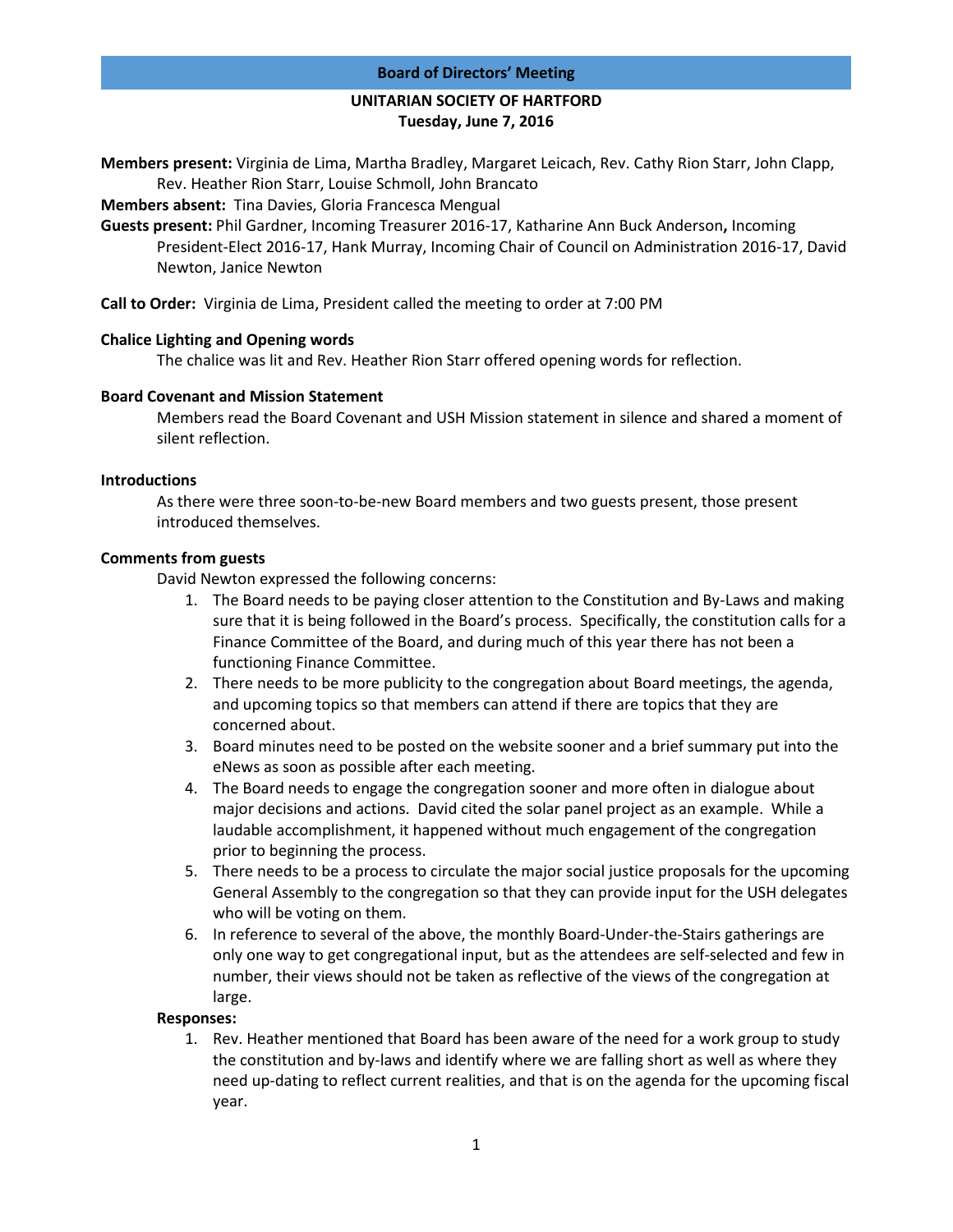# **UNITARIAN SOCIETY OF HARTFORD Tuesday, June 7, 2016**

- 2. Virginia mentioned that an educational game to raise awareness of the constitution and bylaws was on the agenda for the Board retreat but got bumped because of time constraints.
- 3. Rev. Heather mentioned that she, Linda and Margaret are putting together a Board manual for the new Board to make it easier to reference the constitution, by-laws recent minutes and Council Reports, etc. during meetings.
- 4. Louise described less-than-successful efforts to find and have the Board appoint members for a Finance Committee, such that ultimately four people carried out that function, i.e. Phil Gardner, Rev. Cathy, Louise Schmoll and Business Manager Brian Mullen.

# **2016-2017 Budget**

**Discussion:** The most recent draft of the budget, prepared by the four people listed above, was presented by Louise Schmoll, discussed and debated, with the understanding that a balanced budget had to be approved at this meeting. Members reviewed and discussed the up-dated budget projections for the up-coming fiscal year, based on this fiscal year's results through April and updated projections for the results of the current stewardship campaign. Highlights of the discussion included:

- John Clapp stressed the importance of always keeping in mind what revenue sources are 'permanent' and which are 'temporary', and making sure that we don't make permanent financial commitments using temporary money.
- We have been operating with a goal of keeping the draw on the endowment at 5% or less of the endowment. John Clapp suggested that a healthier target would be 3.5%.
- The target for income from rentals was kept the same as in the 2015-16 budget, even though we did not meet that target this year. It is our expectation that now that Rayla is handling and staffing rentals, we will meet or exceed that target this year.
- Projected income from Sunday collections was reduced to reflect current actuals. We reinstated the monthly Good Neighbour Offerings (GNOs) this year. Though data from congregations in general documents that GNOs *do not* cause an annual decrease in receipts from the collection for the general fund, we might want to consider doing a 50-50 split with our GNO offering plate donations, with half going to the designated cause for that week and half going to our general fund.
- Some line items have been or will be renamed and/or relocated within the budget for clarity without actually affecting the bottom line, e.g.
	- o showing revenue from Friends of Music collections as income;
	- $\circ$  having a line item for archives expenses, instead of having it hidden within office supplies;
	- $\circ$  moving the GNO revenue and donations and other items that are essentially a pass-through, out of the main budget; and
	- $\circ$  moving expenses for summer musicians and choral scholars out of the worship and music budgets, respectively, and into personnel.
- Budget for pulpit guests at \$3,600 provides for 12 pulpit guests per year at \$300 each (\$250 + mileage).
- The childcare budget allows us to continue to have extended Sunday hours twice a month for meetings and post-service events, a practice we agreed to begin part way through the current fiscal year.
- The budget for piano tuning was increased to reflect the need to have 3 pianos tuned twice a year rather than only two. This adds the piano in the music room to the ones in the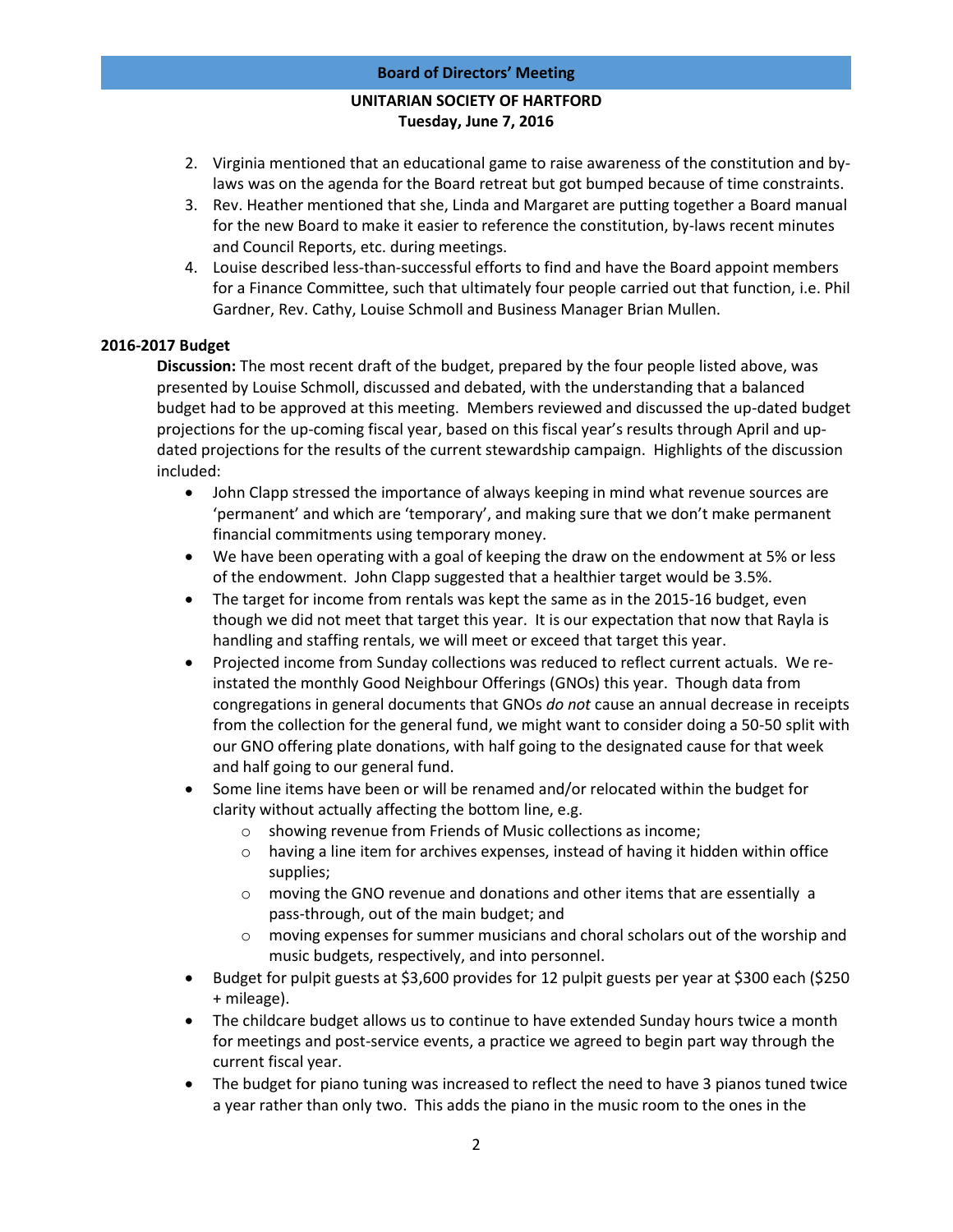# **UNITARIAN SOCIETY OF HARTFORD Tuesday, June 7, 2016**

sanctuary and the chapel. The choir is now frequently practicing in the music room rather than in the sanctuary.

**Decision:** Martha moved and John Brancato seconded that we adopt the budget as presented with the following modifications, which collectively do not change the bottom line:

- Increase the expense budget for electricity by \$1,000 to a total of \$9,000.
- Add projected income from the Zero Emission Renewable Energy Credit of \$3,000.
- Reduce projected revenue from carryover from \$7,000 to \$5,000.

The budget was approved with one nay and one abstention.

#### **Actions:**

Louise and Hank will ensure that the budget is amended to reflect these decisions.

## *Revision made via email vote following the meeting:*

*Louise moved and Virginia seconded that the 2015-16 Board amend the budget to return to the membership amount to the original \$500, and adjust the use of prior year funds up by \$250 to cover this error.* The motion carried with 7 ayes and 1 abstention.

## **Debrief 2016 Board Retreat**

**Discussion:** Virginia asked for input on what aspects we want to remember to retain and what we might want to change for next year. Notes and materials from this year's retreat were distributed via email prior to the meeting. Suggestions/thoughts included:

- Ask the Nominating Committee to get the nominations to the Board sooner so we can notify incoming Board members about the retreat sooner.
- Schedule and publicize it sooner to increase the chances that more of the old and new Board members can attend.
- The small discussions with 3 or 4 people with an SGM-type format that we had at the 2015 retreat were missed this year, suggest adding those back in 2017.
- It was good that the ministers were able to participate more this year because we had an outside facilitator so they didn't have to fulfil that function.
- Jackie (the facilitator) sent an email asking for feedback; please complete that.
- Having that time to get to know one another outside of business meetings is important.
- The potlucks we had last summer in July and August before Board meetings were a mixed blessing. They gave us time to get to know one another but the transition from social to business, especially in someone's home, was tricky.

**Decision:** None needed

**Actions:** None needed

# **21st Century Sanctuary**

**Discussion:** Virginia reported that the Task Force has been assembled to develop a detailed proposal and budget for this project and has had its first meeting. Building and Grounds, AIM, Worship Associates, Chancel Arts, Music, and Performing Arts are all represented. Membership includes Peter Meny, Bill LaPorte-Bryan, Chris Wilt, Laurie Kelliher, Debbie Gosselin, Denis Gallant, Aaron Bleck, Patrice Fitzgerald, Stu Spence and Rev. Cathy. Highlights of the discussion thus far include:

 *Lighting* – Make sure that what is designed meets the needs of both AIM and Performing Arts. These groups will collaborate rather than compete. Include the entryway into the lobby in the planning to enhance safety at the top of the stairs.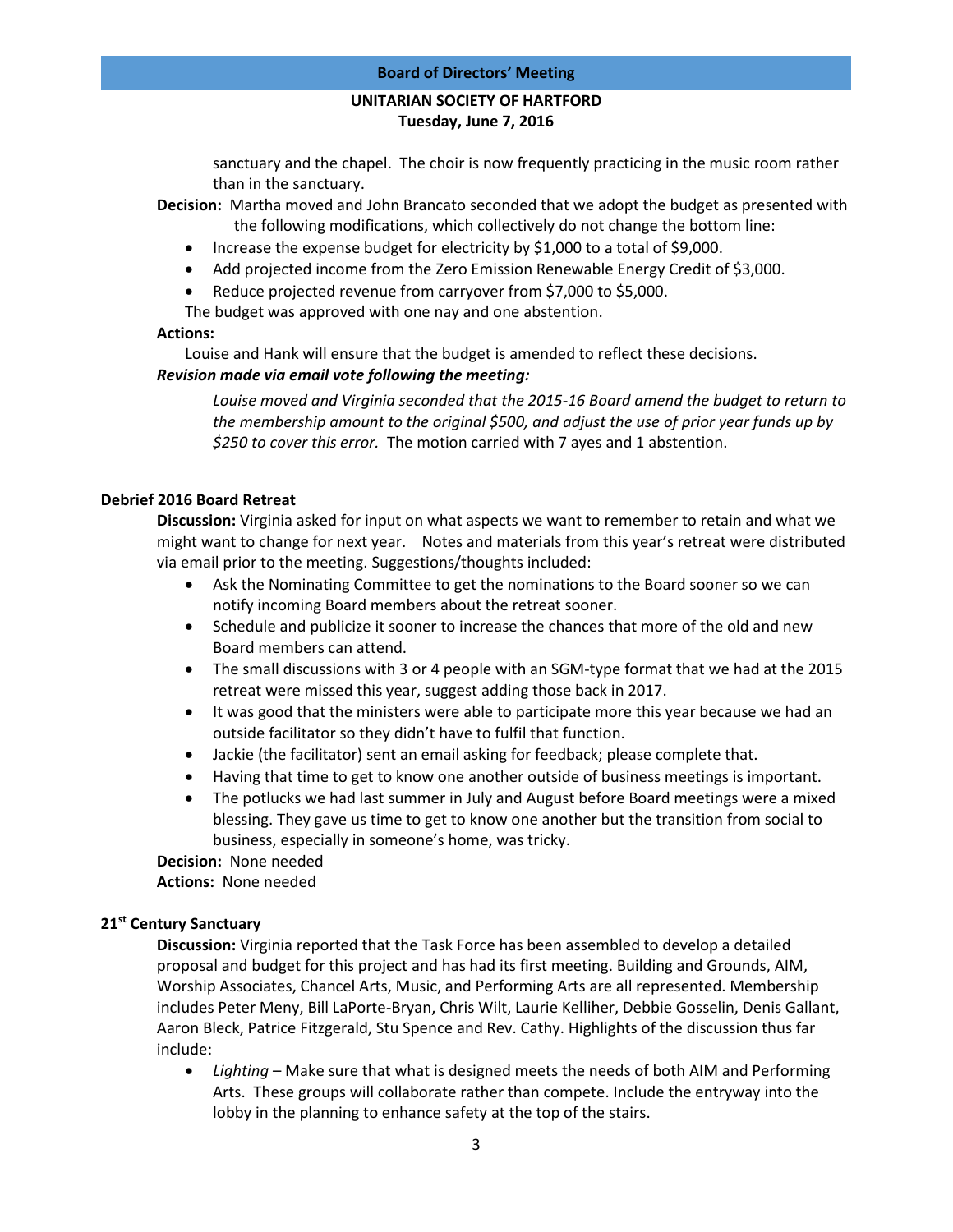#### **Board of Directors' Meeting**

# **UNITARIAN SOCIETY OF HARTFORD Tuesday, June 7, 2016**

- *Projection* Consult with UUSE, which has this capability in their sanctuary.
- *Sound*  Various options will be investigated to enhance or replace our current system for both accessibility and performance.
- AIM Planning a survey of the congregation in the fall, possibly around Ingathering Sunday. It was suggested that the survey include everyone, not only those with identified disabilities.
- *Financing –* A fund-raising campaign is planned for this project, probably in October or November. Louise cautioned that, based on past experience, we should expect to raise less than \$10,000 through such a campaign. Virginia noted that the fund-raising efforts for carpeting and pew cushions raised about \$4,200 and \$3,500 respectively. Martha noted that the improvement to our sanctuary might be expected, over time, to increase our rental income.

**Decision:** None - information only **Actions:** None needed

## **Approve minutes of May meeting**

Margaret apologized for being behind in getting the minutes out. The retreat and annual meeting with attendant preparation and documentation overwhelmed her time available for this important work and she committed to getting back on track as we go into the new fiscal year. Minutes will be distributed via email and members are asked to provide comments and corrections via email prior to the next meeting. Margaret has an email group for the Board that she will use so that members can use 'reply' rather than 'reply all' to avoid overloading everyone's inboxes.

**Decision:** None needed

**Actions:** Margaret will distribute draft minutes via email and members will provide additions and corrections using 'reply' only.

#### **Input on minutes of annual meeting**

Draft minutes of the annual meeting had been distributed via email and some feedback received. Margaret asked that anyone else who has feedback on the minutes get it to her via email within the next week or so, so that the minutes can be refined while the content of the meeting is still fresh in everyone's minds.

**Decision:** None needed at this time. Minutes of the annual meeting are approved at the following year's annual meeting.

**Actions:** Members will email Margaret with feedback.

## **Ministers' Report**

**Discussion:** The ministers distributed a written report that addressed the following:

- The ministers will be at General Assembly, on vacation, and on annual study leave from June 20<sup>th</sup> through August 30<sup>th</sup>. They will be in CT from July 12<sup>th</sup> on and will be mostly offemail until August 30<sup>th</sup>. They can be reached by phone for member medical crises or other major congregational events.
- Summer services will be organized around the Six Sources with terrific guest and lay speakers, Pi-Hsun as our accompanist and the children exploring the sources through interactive play and in the garden.
- Rev. Heather and landscape architect Cynthia Dodd are heading a project to build a labyrinth in our Knox Garden plot.